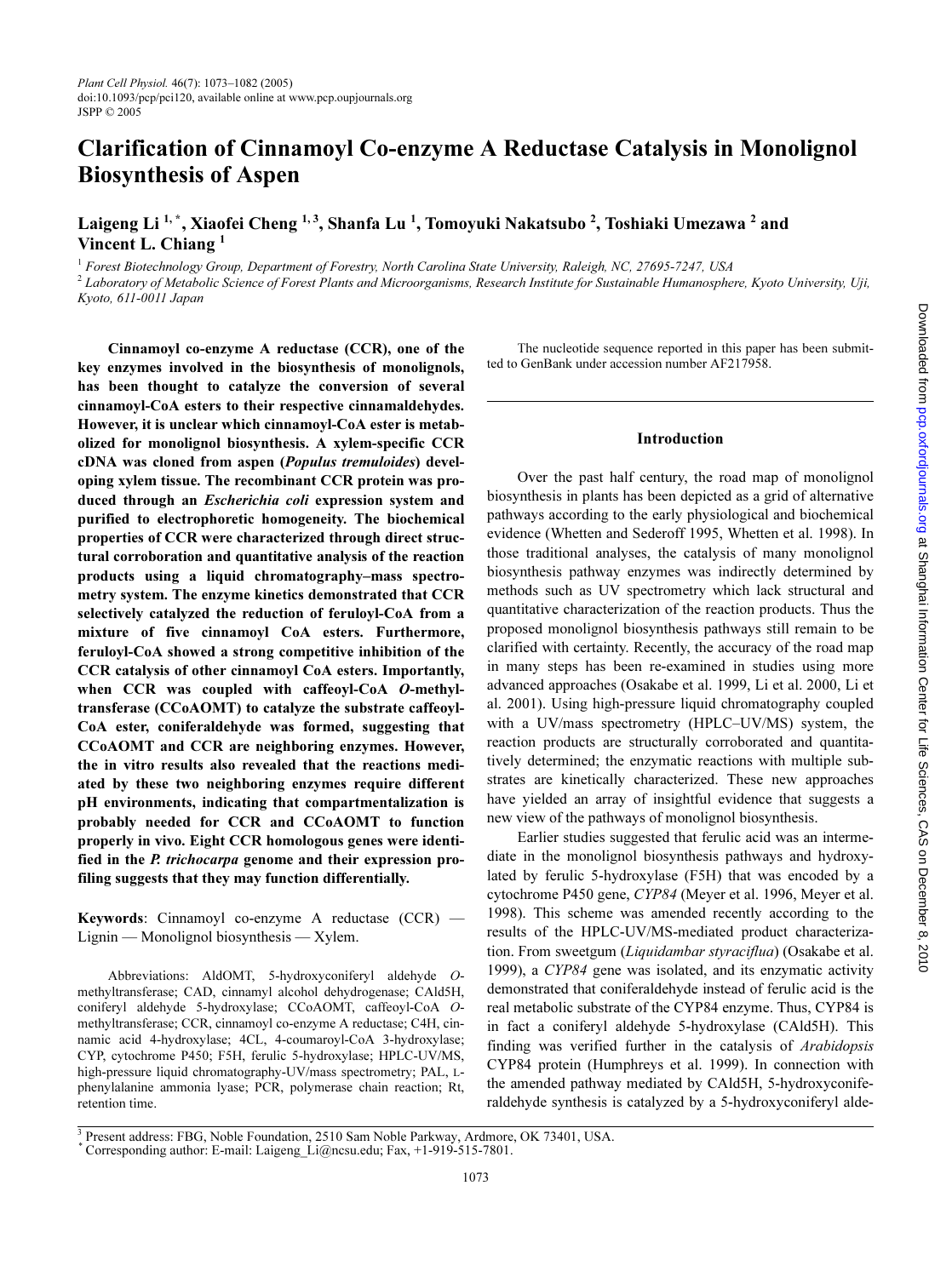

Fig. 1 CCR is believed to catalyze the conversion of various cinnamoyl-CoA esters to their respective cinnamaldehydes. (1) pcoumaroyl-CoA, (2) caffeoyl-CoA, (3) feruloyl-CoA, (4) 5-hydroxyferuloyl-CoA, (5) sinapoyl-CoA, (6) p-coumaraldehyde, (7) caffealdehyde, (8) coniferaldehyde, (9) 5-hydroxyconiferaldehyde, (10) sinapaldehyde.

hyde O-methyltransferase (AldOMT) ([Li et al. 2000](#page-9-3)) that was an enzyme believed for a long time to mediate the methylation of caffeate and 5-hydroxyferulate in monolignol biosynthesis ([Kuroda et al. 1975,](#page-9-7) [Kuroda et al. 1981](#page-9-8), [Bugos et al. 1991](#page-8-1), [Bugos et al. 1992](#page-8-2), [Tsai et al. 1998\)](#page-9-9).

Individually, many of the enzymes involved in monolignol biosynthesis are able to use several compounds as substrates. However, the direct product characterization revealed a significant difference in enzyme affinities for those substrates as well as strong substrate competition in the mixed substrate reactions [\(Osakabe et al. 1999](#page-9-2), [Li et al. 2000,](#page-9-3) [Li et al. 2001](#page-9-4)). The results of the competitive interactions among the substrates demonstrated that only one of several possible substrates is predominantly consumed by an enzyme, suggesting that lignin biosynthesis may follow a main metabolic stream, instead of a grid of alternatives in lignifying tissues.

Although several steps in monolignol biosynthesis have been elucidated by advanced approaches, the step mediated by cinnamoyl-CoA:NADP oxidoreductase (CCR, EC.1.2.1.44) remains to be clarified. CCR is believed to catalyze the reaction from cinnamoyl-CoA esters to cinnamaldehydes (Fig. [1](#page-9-10)). In previous studies, a number of cinnamoyl-CoA esters (pcoumaroyl-CoA, caffeoyl-CoA, feruloyl-CoA, 5-hydroxyferuloyl-CoA and sinapoyl-CoA) were tested to determine if they were substrates for CCR [\(Wengenmayer et al. 1976](#page-9-11), [Luderitz](#page-9-12) [and Grisebach 1981,](#page-9-12) [Sarni et al. 1984,](#page-9-13) [Goffner et al. 1994](#page-8-3)). The purified CCR enzyme from Eucalyptus xylem tissue was shown to be active toward p-coumaroyl-CoA, feruloyl-CoA, caffeoyl-CoA and sinapoyl-CoA with approximately equal affinity [\(Goffner et al. 1994](#page-8-3)). Similar to the native protein, the recombinant Eucalyptus CCR protein was also demonstrated to be active with the substrates p-coumaroyl-CoA, feruloyl-CoA and sinapoyl-CoA, individually ([Lacombe et al. 1997](#page-9-14)). Although these results provided a line of biochemical evidence supporting CCR function in connection with monolignol biosynthesis, it still remains to be clarified which of the multiple CoA esters is used as a metabolic intermediate in the monolignol biosynthesis pathways.

To elucidate the metabolic route mediated by CCR in lignin biosynthesis, a xylem-specific CCR cDNA was cloned and the reaction kinetics of recombinant CCR protein were investigated using an HPLC-UV/MS system. The catalytic properties of recombinant PtCCR suggested that CCR primarily converts feruloyl-CoA to coniferaldehyde, which, connecting with its upstream and downstream pathways, constitutes a main metabolic flux towards the biosynthesis of monolignols in aspen xylem. In the Populus genome, eight CCR homologous genes could be identified. The expression profiling suggests that the CCR homologous genes, in addition to their function in lignin biosynthesis, may also play roles in other metabolic pathways.

# **Results**

# CCR isolation and expression in aspen

To isolate the CCR gene from aspen, the CCR sequences from Eucalyptus [\(Lacombe et al. 1997\)](#page-9-14), maize ([Pichon et al.](#page-9-15) [1998\)](#page-9-15) and Arabidopsis ([Lauvergeat et al. 2001](#page-9-16)) were analyzed for their conserved regions. Based on the conserved sequences, two degenerate primers (5′-TGYTGGAGYGAYCTYGARTW-3′ and 5′-GCYTCTGGTTBGWGAACTTG-3′) were designed for polymerase chain reacion (PCR) amplification of a CCR fragment from a developing xylem cDNA library. The amplified PCR fragment was cloned and sequenced. In order to isolate a full-length CCR cDNA, the PCR fragment was used as a probe to screen a developing xylem cDNA library. In order to identify all possible homologous CCR cDNAs in developing xylem tissue, the library was screened under various low and high stringent conditions. A total of 28 clones were identified and sequenced. The sequence analysis indicated that they all belonged to the same cDNA but varied in length. The longest P. tremuloides CCR (PtCCR) cDNA clone had 1361 bp and contained a full coding sequence encoding a predicted 37.1 kDa protein. The predicted amino acid sequence shows a range of 72–96% identities with the CCRs from other species ([Lacombe et al. 1997,](#page-9-14) [Leple et al. 1998,](#page-9-17) [Pichon et al. 1998](#page-9-15), [Lauvergeat et al. 2001](#page-9-16)). The expression pattern of the PtCCR gene in aspen was investigated by Northern blotting analysis. Total RNA was isolated from xylem, phloem and leaf tissues of *P. tremuloides* in a growing season and probed with the  $32P$ labeled 5′ end PtCCR cDNA fragment of about 500 bp. As shown in Fig. [2,](#page-9-10) Northern blot hybridization revealed that the expression of PtCCR was predominant in xylem tissue, weak in phloem and undetectable in leaves. In the stem, PtCCR expression was weak in young tips (1st–3rd internode) and strong in mature stems where secondary xylem development becomes apparent (8th internode). This expression pattern agreed with the occurrence of lignin deposition, suggesting a correlation between CCR expression and lignin biosynthesis.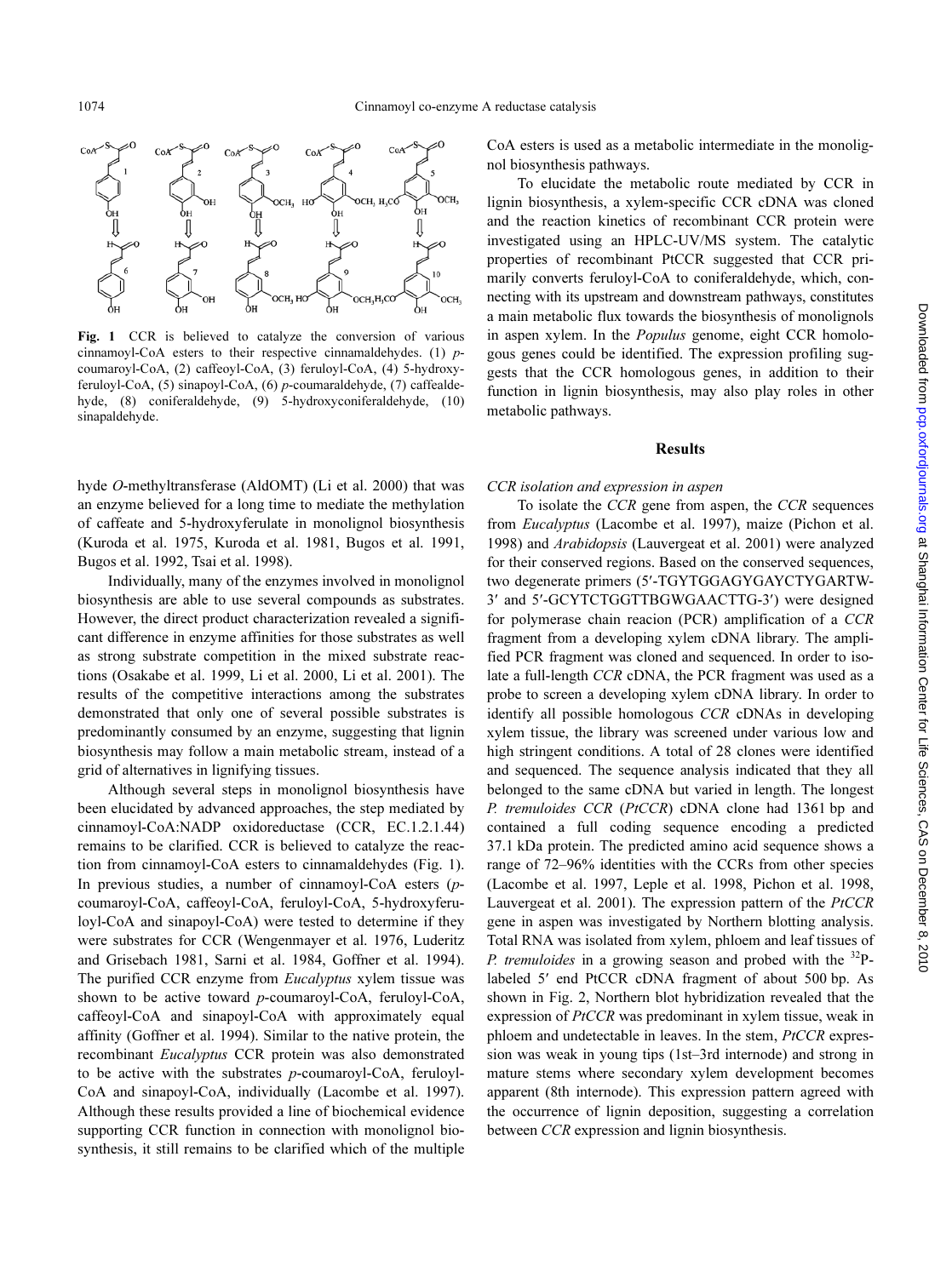

Fig. 2 Northern blotting analysis of CCR expression. A 10 <sup>µ</sup><sup>g</sup> aliquot of total RNA from various tissues was loaded into each lane and the gel blot was hybridized with <sup>32</sup>P-labeled 5′ end PtCCR cDNA. Ethidium bromide staining of rRNAs is shown below. The RNAs were from leaf (L), young stem (Y), mature stem (M), developing phloem (P) and developing xylem (X).

# CCR catalytic properties characterized by direct product corroboration

CCR activity was determined traditionally with spectrophotometric measurement of the absorbance change corresponding to NADPH consumption ([Luderitz and Grisebach](#page-9-12) [1981](#page-9-12), [Sarni et al. 1984](#page-9-13)). This method only provided indirect chemical evidence referring to the enzyme activity and overlooked the characterization of the reaction product per se. Although the reaction product could be identified qualitatively [\(Lacombe et al. 1997](#page-9-14)), the challenge was how the catalytic properties could be characterized according to the quantitative product measurement and how the enzyme activity could be determined in the mixed substrates reaction. In this study, CCR catalysis was investigated by direct product corroboration using an HPLC-UV/MS system. Therefore, this approach resulted in direct product identification and quantification of the CCR catalysis in the reactions with various compounds.

To investigate PtCCR catalytic properties, the reaction parameters were optimized. The pH effect on PtCCR activity was tested from pH 5.0 to 8.0 in intervals of 0.5. When feruloyl-CoA ester was used as a substrate, the peak activity occurred at pH  $6.0$  (Fig. [3](#page-9-10)). When the pH was  $>6.5$ , the activity became negligible. This pH optimum was consistent with that of eucalyptus CCR [\(Goffner et al. 1994,](#page-8-3) [Lacombe et al.](#page-9-14) [1997](#page-9-14)). It was also found that PtCCR activity was affected by reductants. 2-Mercaptoethanol sustained higher PtCCR activity than dithiothreitol (DTT). The optimal concentration of 2 mercaptoethanol was 10 mM. Optimization of PtCCR reaction parameters revealed that the highest CCR activity occurred in a 0.5 ml reaction mixture containing 100 mM sodium phosphate buffer (pH 6.0), 10 mM 2-mercaptoethenol, 0.5 mM NADPH and 100 ng of purified CCR protein. With a saturated concentration of substrates (1 mM), the product accumulation was linearly correlated with time within the first 4 min of the reaction.

In order to test whether the catalytic function of PtCCR is affected by a tag sequence in the recombinant protein, we chose two protein expression systems,  $pET-41a(+)$  and  $pET-$ 



Fig. 3 pH effect on PtCCR catalytic activity. Using feruloyl-CoA as substrate, PtCCR catalysis was conducted from pH 5.0 to 8.0 at intervals of 0.5. Each point of the activity represented the mean of three independent assays.

23b(+) (Novagen Inc., Madison, WI, USA). With the pET-41a(+) expression system, the purified recombinant protein was subsequently subjected to the removal of the fusion tag and, therefore, the final recombinant CCR protein was in its native sequence without any additional tag peptide. Meanwhile, the pET-23b(+) vector system synthesized a larger scale (milligram level) of PtCCR protein fused with a histine tag at the Cterminus. The PtCCR proteins from both expression systems were analyzed for catalytic properties.

Five cinnamoyl CoA esters (p-coumaroyl-CoA, caffeoyl-CoA, feruloyl-CoA, 5-hydroxyferuloyl-CoA and sinapoyl-CoA) were synthesized via acyl N-hydroxysuccinimide esters as described [\(Stöckigt and Zenk 1975,](#page-9-18) [Osakabe et al. 1999\)](#page-9-2). The authenticity of the intermediate esters was confirmed by <sup>1</sup>H nuclear magnetic resonance (NMR) and MS and that of the final CoA esters was confirmed by UV spectrometry and MS [\(Osakabe et al. 1999,](#page-9-2) [Li et al. 2000](#page-9-3)). CCR protein was incubated with these substrates and the reaction products were separated by HPLC and characterized by MS. o-Coumaric acid was used as an internal standard for quantitative measurement. As shown in Fig. [4,](#page-9-10) four products were able to be detected from five CoA ester substrates individually. They were caffealdehyde (Fig. [4A](#page-9-10), retention time 13.282 min) from caffeoyl-CoA, coniferaldehyde (Fig. [4](#page-9-10)B, retention time 19.784 min) from feruloyl-CoA, 5-hydroxyconiferaldehyde (Fig. [4](#page-9-10)C, retention time 12.557 min) from 5-hydroxyferuloyl-CoA, and sinapaldehyde (Fig. [4D](#page-9-10), retention time 16.381 min) from sinapoyl-CoA. However, no respective product was detected from pcoumaroyl-CoA. The detailed kinetics of PtCCR catalysis were characterized further in terms of the  $K_{\text{m}}$ ,  $V_{\text{max}}$  and  $K_{\text{cat}}$  with various substrates. As shown in Table 1, PtCCR had a  $K<sub>m</sub>$  of 13.7  $\mu$ M with feruloyl-CoA, while the  $K<sub>m</sub>$  value was 76.3  $\mu$ M with caffeoyl-CoA, 99.0 µM with 5-hydroxyferuloyl-CoA and 104.5 µM with sinapoyl-CoA, indicating that PtCCR affinity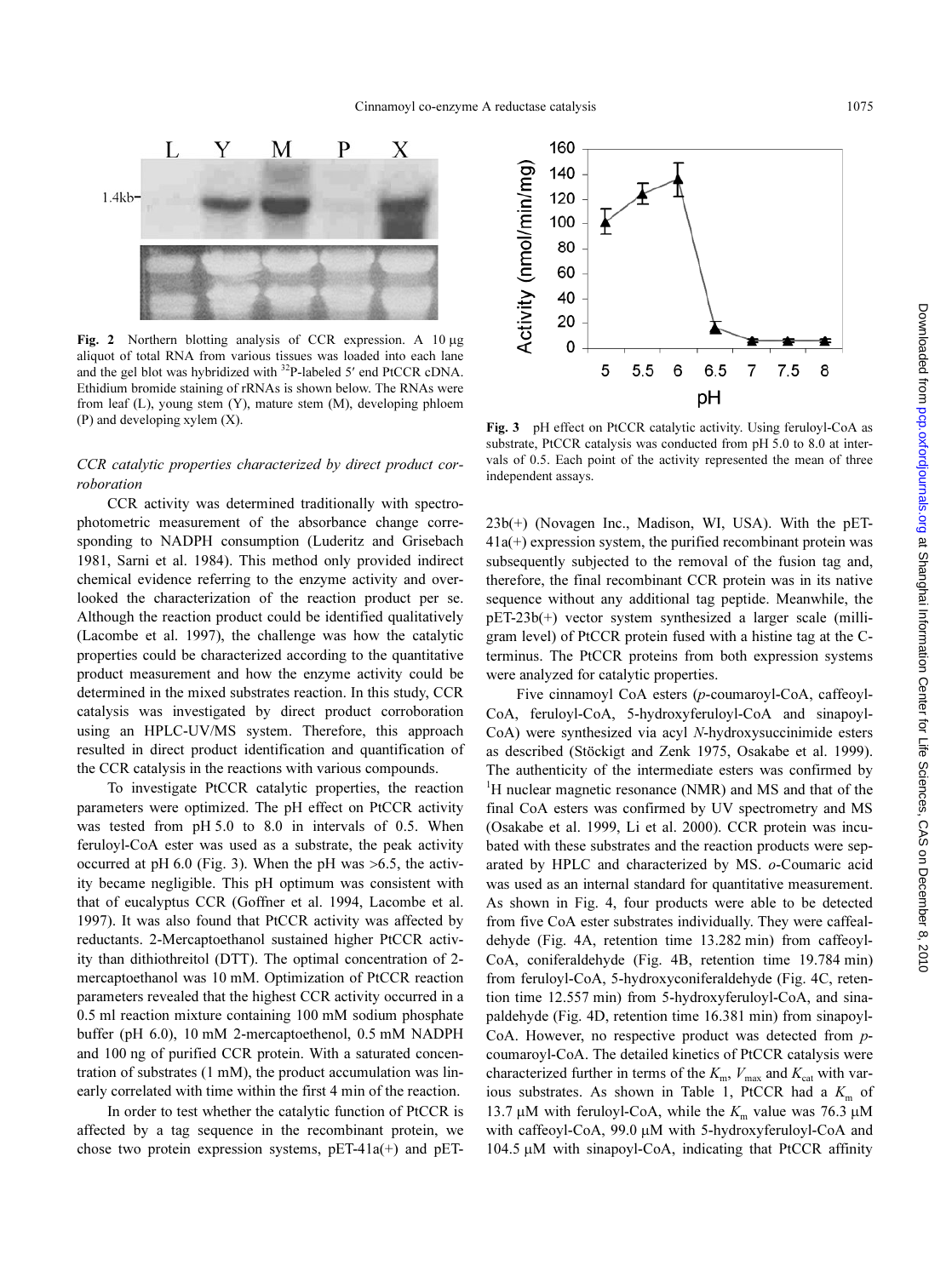

towards feruloyl-CoA was much higher than towards other CoA ester substrates. Moreover, the PtCCR catalysis on feruloyl-CoA had a  $V_{\text{max}}$  of 158.6  $\mu$ M min<sup>-1</sup> and a  $K_{\text{cat}}$  of 7.8 min<sup>-1</sup>. This was much higher than those on the other substrates. Taken together, these results indicated that feruloyl-CoA was the most favorable substrate for the PtCCR enzyme. Meanwhile, the catalytic activities of two PtCCR recombinant proteins, with and without the histidine tag, were examined in the reactions with various substrates. The results did not show any statistical difference between the two proteins (data not shown).

Table 1 Kinetic properties of CCR catalysis with various cinnamoyl-CoA esters

| Substrate             | $K_{\text{m}}$<br>( $\mu$ M) | $V_{\text{max}}$<br>( $\mu$ M min <sup>-1</sup> ) (min <sup>-1</sup> ) |  |
|-----------------------|------------------------------|------------------------------------------------------------------------|--|
| Caffeoyl-CoA          |                              | $76.3 \pm 5.1$ $13.4 \pm 0.9$ $0.7 \pm 0.05$                           |  |
| Feruloyl-CoA          |                              | $13.7 \pm 2.1$ $158.6 \pm 9.1$ $7.8 \pm 0.5$                           |  |
| 5-Hydroxyferuloyl-CoA |                              | $99.0 \pm 1.0$ $97.0 \pm 3.0$ $4.9 \pm 0.2$                            |  |
| Sinapoyl-CoA          |                              | $104.5 \pm 5.5$ $105.0 \pm 5.0$ $5.3 \pm 0.3$                          |  |

Values were the mean  $\pm$  SE,  $n = 3$  independent assays.

Fig. 4 HPLC-MS determination of the products from PtCCR catalysis with various substrates. PtCCR recombinant protein (100 ng) or xylem crude protein  $(10 \mu g)$  was incubated with various substrates. The reaction products were separated by HPLC and detected by a UV/MS system. The authenticity of the products was confirmed with the UV/MS signatures of the standard compounds. o-Coumarate was used as an internal standard (retention time  $= 20.178$  min by MS). (A) Caffealdehyde (retention time = 13.282 min by MS) was produced from caffeoyl-CoA substrate. (B) Coniferaldehyde (retention time = 19.784 min by MS) was produced from feruloyl-CoA substrate. (C) 5-Hydroxyconiferaldehyde (retention time 12.557 min by MS) was produced from 5 hydroxyferuloyl-CoA substrate. (D) Sinapaldehyde (retention time 16.381 min by MS) was produced from sinapoyl-CoA substrate. (E) Coniferaldehyde (retention time  $= 19.784$  min by MS) was a primary product from the five mixed substrates reaction mediated by PtCCR recombinant protein. (F) Only coniferaldehyde was detected in the five mixed substrates reaction mediated by the developing xylem crude protein extract.

#### Kinetic interaction of CCR substrates

Individually, feruloyl-CoA was catalyzed by PtCCR as the most favorable substrate. To understand further how the substrates interacted in the mixed substrates reaction, a substrate mixture containing an equal concentration of p-coumaroyl-CoA, caffeoyl-CoA, feruloyl-CoA, 5-hydroxyferuloyl-CoA and sinapoyl-CoA was catalyzed by PtCCR. The reaction products were analyzed qualitatively and quantitatively using the HPLC-UV/MS system. The results showed that the major product from the five mixed substrates was coniferaldehyde, along with a trivial amount of 5-hydroxyconiferaldehyde, but no other products were detected (Fig. [4E](#page-9-10)). This indicated that the mixed substrates were catalyzed by PtCCR in a manner different from how they were individually. Meanwhile, to understand how the mixed substrates were used by native proteins, the crude protein was extracted from developing xylem tissue. When mixed substrates were incubated with 10 µg of the developing xylem protein extract, the only product was coniferaldehyde (Fig. [4F](#page-9-10)), similar to the case with of PtCCR recombinant protein, indicating that the biochemical properties of the recombinant PtCCR were the same as those of the native protein and that PtCCR may be a major CCR protein in developing xylem tissue.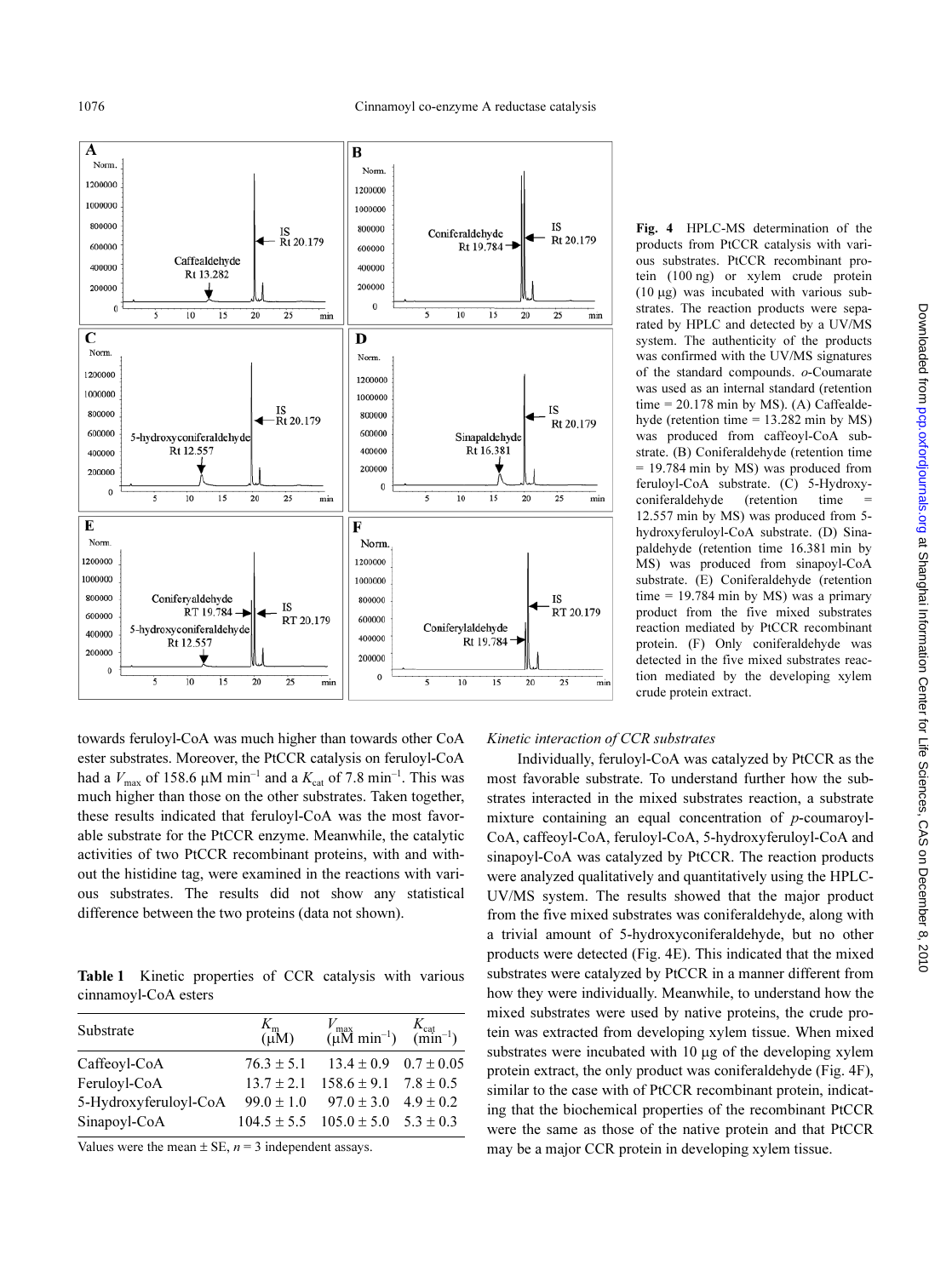

 $\overline{\mathbf{B}}$ A 200 50 175 Km for feruloyl-CoA (µM) Km for caffeoyl-CoA (µM) 40 150  $Ki=8.3 \mu M$ 125  $Ki=15.3 \mu M$ 30 100 20 75 50  $10$  $25$  $\pmb{0}$  $\pmb{0}$  $\overline{0}$  $\overline{2}$  $\sqrt{6}$ 8  $10$  $\mathbf{0}$ 10 15 20 30  $\overline{4}$ 25 Feruloyl-CoA (µM) Caffeoyl-CoA (µM)  $\mathbf{D}$  $\mathbf C$ 300 Km for 5-hydroxyferuloyl-CoA(µM) 30 250 Km for feruloyl-CoA (µM) 25 Ki=15.7 μM 200  $Ki=6.3 \mu M$ 20 150 15 100 10  $\overline{5}$ 50  $\theta$  $\bf{0}$  $12$  $\overline{0}$ q ٩ 15 6  $\mathbf{0}$  $\overline{c}$  $\epsilon$ 8 10  $\overline{4}$ 5-hydroxyferuloyl-CoA(µM) Feruloyl-CoA (µM) E F 300 40 Km for sinapoyl-CoA (µM) 250 Km for feruloyl-CoA (µM) 30 200  $Ki=6.6 \mu M$  $Ki=20 \mu M$ 150 20 100  $10$ 50  $\mathbf 0$  $\pmb{0}$  $\theta$ 2 4 6 8  $\overline{10}$  $\mathbf{0}$  $10$  $20$ 30 Feruloyl-CoA (µM) Sinapoyl-CoA (µM)

The results of the mixed substrates reaction indicated a selective reaction and possible interactions among substrates. In order to understand the selective reactivity, in which feruloyl-CoA was mostly preferred, we analyzed the interaction of feruloyl-CoA with other cinnamoyl-CoA esters. Fig. [5](#page-9-10) shows an interaction profile of feruloyl-CoA with caffeoyl-CoA, 5-hydroxyferuloyl-CoA and sinapoyl-CoA. When feruloyl-CoA and caffeoyl-CoA were co-catalyzed by PtCCR, feruloyl-CoA exerted a strong competitive inhibition  $(K_i,$ 8.3 µM, Fig. [5](#page-9-10)A) on caffeoyl-CoA reactivity, while caffeoyl-CoA showed a much lower inhibition  $(K_i, 15.2 \mu M, Fig. 5B)$  $(K_i, 15.2 \mu M, Fig. 5B)$  $(K_i, 15.2 \mu M, Fig. 5B)$  on feruloyl-CoA. Likewise, when feruloyl-CoA was co-catalyzed with 5-hydroxyferuloyl-CoA and sinapoyl-CoA, respectively, feruloyl-CoA always displayed a strongly competitive inhibition over the reactivity of the rival substrate, showing a  $K<sub>i</sub>$  of 6.3  $\mu$ M to 5-hydroxyferuloyl-CoA (Fig. [5C](#page-9-10)) and 6.6  $\mu$ M to sinapoyl-CoA (Fig. [5](#page-9-10)E), whereas the inhibition of 5-hydroxyferuloyl-CoA (Fig. [5](#page-9-10)D) and sinapoyl-CoA (Fig. [5F](#page-9-10)) on feruloyl-CoA was much weaker. Taken all together, the interactions of various CoA ester substrates in the CCR reaction revealed that feruloyl-CoA was the most competitive substrate as well as exhibiting the reactivity of other CoA esters.

Fig. 5 Kinetic analysis of the substrate interactions. The mixed substrates at a series of concentrations were co-catalyzed by PtCCR recombinant protein. The reaction products were separated and quantitatively characterized using the Agilent 1100 HPLC-MS system. (A) Competitive inhibition of feruloyl-CoA on the caffeoyl-CoA reaction,  $K_i = 8.3 \mu M$ . (B) Competitive inhibition of caffeoyl-CoA on the feruloyl-CoA reaction,  $K_i = 15.3 \mu M$ . (C) Competitive inhibition of feruloyl-CoA on the 5-hydroxyferuloyl-CoA reaction,  $K_i$  = 6.3  $\mu$ M. (D) Competitive inhibition of 5hydroxyferuloyl-CoA on the feruloyl-CoA reaction,  $K_i$  =15.7 µM. (E) Competitive inhibition of feruloyl-CoA on the sinapoyl-CoA reaction,  $K_i = 6.6 \mu M$ . (F) Competitive inhibition of sinapoyl-CoA on the feruloyl-CoA reaction,  $K_i = 20 \mu M$ . Each point represented the mean of at least three independent assays.

# CCR pathway coupled to CCoAOMT catalysis

Previously, CCoAOMT was demonstrated to convert caffeoyl-CoA to feruloyl-CoA ([Ye et al. 1994,](#page-9-19) [Meng and](#page-9-20) [Campbell 1998](#page-9-20), [Li et al. 1999\)](#page-9-21). The present results indicate that feruloyl-CoA serves as a CCR substrate in the immediately subsequent step of the monolignol biosynthesis pathway. Thus, when CCoAOMT and CCR are coupled together, they should be able to convert caffeoyl-CoA to coniferaldehyde. We cloned PtCCoAOMT cDNA from aspen developing xylem and PtCCoAOMT recombinant protein was expressed in Escherichia coli and purified. Caffeoyl-CoA as a sole substrate was catalyzed by mixed enzymes, PtCCoAOMT and PtCCR. The catalysis was carried out in three pH conditions, which were constant pH 7.5, constant pH 6.0 and pH change from 7.5 to 6.0. At pH 7.5, which is the optimal pH for CCoAOMT activity [\(Ye et al. 1994](#page-9-19), [Meng and Campbell 1998,](#page-9-20) [Li et al. 1999](#page-9-21)), coniferaldehyde could not be detected as a product. Similarly, the two enzymes did not produce coniferaldehyde at pH 6.0, which is the optimum for PtCCR activity. When the catalysis was carried out at pH 7.5 with PtCoAOMT protein for 10 min first, then the catalysis system was adjusted to pH 6.0 and PtCCR protein was added, coniferaldehyde was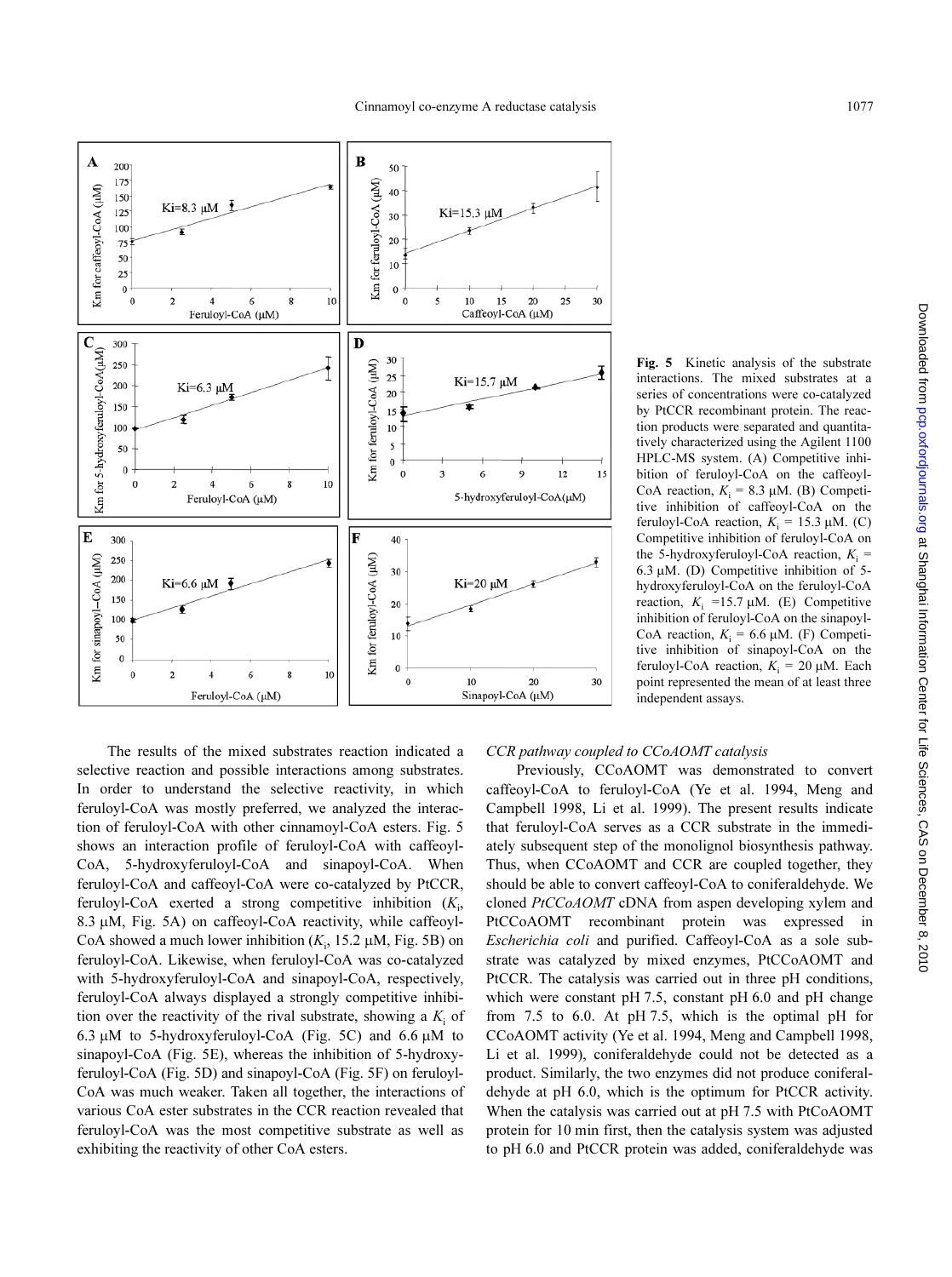Table 2 CCR homologous genes in the genome of P. trichocarpa

| CCR homolog        | Sequence location in <i>P. trichocarpa</i> genome |
|--------------------|---------------------------------------------------|
| CCR-H1             | LG III:16014069-16020928                          |
| CCR-H <sub>2</sub> | LG I:3141926-3234493                              |
| $CCR-H3$           | Scaffold 208:244587-356480                        |
| CCR-H <sub>4</sub> | Scaffold 208:244587-356480                        |
| $CCR-H5$           | Scaffold 2524:530-1345                            |
| CCR-H <sub>6</sub> | LG XIII:3208597-3209347                           |
| $CCR-H7$           | Scaffold 2804:588-1329                            |
| CCR-H <sub>8</sub> | Scaffold 5382:88-865                              |
|                    |                                                   |

detected after another 10 min catalysis. To examine further if the pH adjustment was required with plant native proteins, the developing xylem crude proteins were used to conduct the coupling reactions. Similarly, the coupling reactions catalyzed by the xylem crude proteins were set up under three pH conditions. Coniferaldehyde was produced only in the reaction when the pH was adjusted from 7.5 to 6.0. The different pH requirement of the two neighboring enzymes strongly suggested that the in vivo location of CCoAOMT and CCR might be spatially separated and compartmentalized in a way that renders the microenvironments needed for these two enzymes to function properly.

# The expression profiling of CCR homologs in the poplar genome

In this study, we only cloned one  $PtCCR$  cDNA from developing xylem tissue, while Southern blotting analysis indicated that a small family of CCR gene was present in the aspen genome (data not shown). In order to investigate whether there are other CCR homologous genes in a tree species, we searched the Populus genome sequence database (http://genome.jgi[psf.org/Poptr1/Poptr1.home.html\) and identified eight loci in](http://genome.jgi-psf.org/Poptr1/Poptr1.home.html) the genome containing CCR homologous sequences. They were designated CCR homolog-1 (CCR-H1), CCR homolog-2 (CCR-H2), CCR homolog-3 (CCR-H3), CCR homolog-4 (CCR-H4), CCR homolog-5 (CCR-H5), CCR homolog-6 (CCR-H6), CCR homolog-7 (CCR-H7) and CCR homolog-8 (CCR-H8) (Table 2). The eight genomic homologs were scanned to predict their transcripts by GENESCAN (http:// [genes.mit.edu/GENSCANinfo.html\). The results indicated th](http://genes.mit.edu/GENSCANinfo.html)at three predicted transcript sequences (CCR-H1, CCR-H2 and CCR-H3) had full coding sequences, and the others were partial due to gaps and the incompleteness of the genome assembly. The sequence comparison further revealed that the transcripts of CCR-H1, CCR-H2 and CCR-H3 shared 68–95% homology with the PtCCR coding region, and CCR-H1 was 98% identical to the cDNA isolated from P. trichocarpa previously ([Leple et al. 1998\)](#page-9-17).

To understand how these CCR homologous genes are expressed in association with tree development, total RNAs were isolated from eight different tissues of P. trichocarpa



Fig. 6 The expression profile of CCR homologous genes in P. trichocarpa. The transcripts of the CCR homologous genes were quantitatively determined by real-time PCR. The determined value was normalized by 18S RNA transcripts which were assumed to be constantly expressed in all tissues, and the relative abundance was calculated for each gene in various tissues. T1, xylem from the 8th to the 15th internode; T2, xylem from the 3rd to the 6th internode; T3, young leaves (1st–3rd from the top); T4, mature leaves; T5, stem tip; T6, young roots (1–3 cm); T7, phloem; T8, callus tissue; G1–G8, predicted CCR homologous gene CCR-H1 to CCR-H8, respectively. Each value represents the mean of three experimental repeats.

(Nisqually-1), the same clone used for the genome sequencing. The tissues included xylem from the 8th to the 15th internodes, xylem from the 3rd to the 5th internodes, young leaves (1st–3rd from the top), mature leaves (7th–8th), stem tip, young roots (1–3 cm in length), phleom and calli. Then we measured the transcripts of the eight CCR-H genes in those total RNAs using real-time PCR qualification. The results (Fig. [6](#page-9-10)) revealed that the CCR-H genes exhibited different expression patterns in the studied tissues. The expression of CCR-H1 displayed a xylem-specific pattern, similar to that of PtCCR expression illustrated above by Northern blotting analysis. This gene also had the highest sequence homology (95%) with PtCCR. In contrast to CCR-H1, CCR-H8 was strongly expressed in young leaf, young stem and young root. Similar to CCR-8, CCR-H6 was mainly expressed in young leaf, young stem and calli. CCR-H5 was expressed in all the tissues, and strongly in young leaf. On the other hand, the expression of CCR-H2, CCR-H3, CCRH-4 and CCR-H7 was barely detected in all the studied tissues. Therefore, the different manners of expression may indicate that these CCR homologous genes play disparate roles in tree growth and development. CCR-H1 was probably a PtCCR ortholog in P. trichocarpa and a major one expressed in developing xylem, while in leaf and shoot tip CCR-H8 and others were strongly expressed.

#### Discussion

For many years, monolignol biosynthesis pathways have been one of the major topics in studying plant secondary metabolism and cell wall biosynthesis ([Whetten and Sederoff](#page-9-0)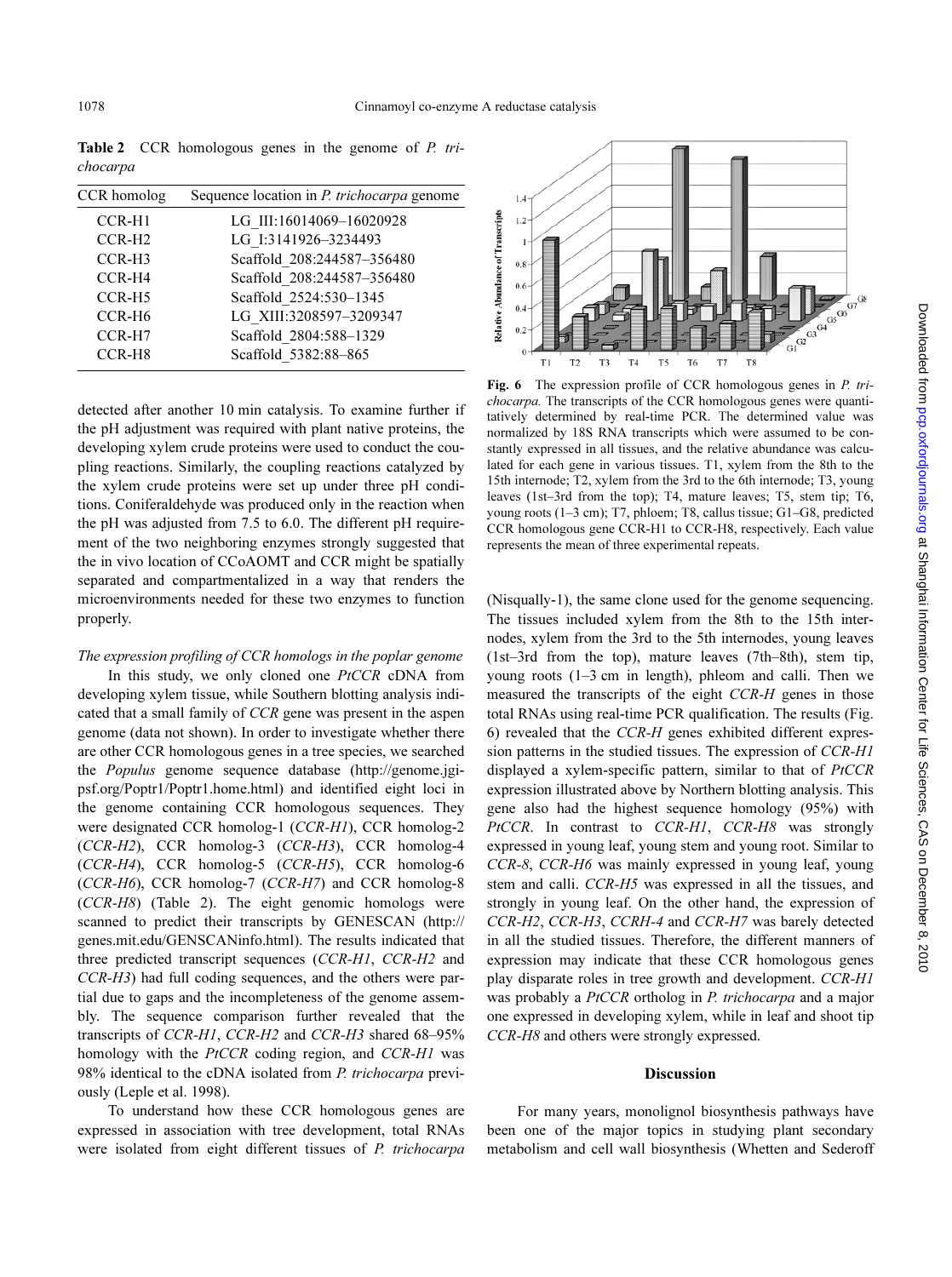[1995](#page-9-0), [Boudet 1998,](#page-8-4) [Whetten et al. 1998,](#page-9-1) [Humphreys and](#page-8-5) [Chapple 2002,](#page-8-5) [Raes et al. 2003\)](#page-9-22). Apparently, during wood formation, the biosynthesis of lignin serves as the main metabolic stream sinking photosynthesis-fixed carbon and energy into cell walls. To meet the requirement for amassing a substantial cell wall, highly efficient biosynthesis pathways need accordingly to be evolved in wood formation. In aspen lignifying xylem tissue, recent studies of monolignol biosynthesis have demonstrated that many of the steps of the pathway follow a principal route rather than wander via a grid of alternative routes [\(Osakabe et al. 1999](#page-9-2), [Li et al. 2000](#page-9-3), [Li et al. 2001\)](#page-9-4). The pathway of the reduction from cinnamoyl-CoA to cinnamyl aldehyde is a crucial step committed to monolignol biosynthesis. However, whether this step metabolizes through a main route or goes by multiple alternative pathways has not been demonstrated unequivocally. The CCR gene has been cloned and investigated in several species, including Arabidopsis [\(Lauvergeat et al. 2001\)](#page-9-16), maize [\(Pichon et al.](#page-9-15) [1998](#page-9-15)) and Eucalyptus [\(Lacombe et al. 1997\)](#page-9-14). According to those studies, five cinnamoyl-CoA esters can be used in CCRmediated reduction. In the present study, the biochemical data suggest that PtCCR selectively catalyzes cinnamoyl-CoA esters, and the CCR catalytic property may contribute a biochemical mechanism in vivo mainstreaming the metabolic flux mediated by CCR from feruloyl-CoA to coniferaldehyde, in aspen lignifying xylem tissues. This biochemical insight into CCR catalysis provides a line of new knowledge to understand lignin biosynthesis pathways, although the pathways may be regulated by other environmental and cellular signals in plants. Consistent with the view of the CCR main pathway, downregulation of CCR expression in other plant species such as tobacco ([Piquemal et al. 1998,](#page-9-23) [Chabannes et al. 2001\)](#page-8-6) and Arabidopsis ([Goujon et al. 2003](#page-8-7)) results in a drastic decrease of lignin content in stem tissue.

The reaction conditions for aspen CCR in vitro are optimal at pH 6, consistent with what was reported previously for eucalyptus CCR ([Lacombe et al. 1997](#page-9-14)). Interestingly, the enzyme CCoAOMT, which catalyzes the immediately upstream reaction in monolignol biosynthesis, had a remarkable difference in pH dependence. As reported in several species, including aspen, the pH optimum for CCoAOMT catalysis is 7.5 ([Ye et al. 1994,](#page-9-19) [Meng and Campbell 1998](#page-9-20), [Li et](#page-9-21) [al. 1999\)](#page-9-21), while the activity of CCR under that condition is undetectable. Our results also revealed that the metabolic flow through the two neighboring reactions mediated by CCR and CCoAOMT requires a pH change in vitro, indicating that a probable compartmentalization is required to accommodate the respective pH environments in order for CCR and CCoAOMT to function properly.

The biosynthesis of monolignols involves multiple enzymes. However, how those enzymes are organized to facilitate the flow of the metabolism pathways is unknown. Currently, we generally assume that monolignols are synthesized in the cytosol and exported out of the plasma membrane for lignin

polymerization in cell walls. It remains to be investigated how the entire pathway is organized in the cytosolic micro-compartmental complex. In order to synthesize monolignols, three hydroxylation steps are involved to modify the phenolic ring of cinnamyl alcohols. These reactions are catalyzed through three CYP proteins. They are CYP73 for cinnamic acid 4-hydroxylase (C4H) ([Teutsch et al. 1993,](#page-9-24) [Urban et al. 1994\)](#page-9-25), CAld5H [\(Humphreys et al. 1999,](#page-8-0) [Osakabe et al. 1999](#page-9-2)) and CYP98 [\(Schoch et al. 2001](#page-9-26), [Franke et al. 2002\)](#page-8-8) for an enzyme hydroxylating the 3′ position of the phenolic ring. These P450 enzymes are localized on the microsomal membrane, while the others are thought to be soluble in cytosol. It has been suggested that *L*-phenylalanine ammonia lyase (PAL) and C4H form a reaction complex chaining two reactions together [\(Czichi and Kindl 1975,](#page-8-9) [Achnine et al. 2004](#page-8-10)). Thus, the remaining question is whether the entire set of monolignol biosynthesis enzymes are spatially organized into a reaction chain, channeling metabolism from phenylalanine to cinnamyl alcohols in a way that efficiently streamlines the metabolic flow.

In most higher plant cells, the cytoplasm has a slightly basic pH (7.4–7.5) and the vacuole is acidic with a pH in the range of 4.5–6 ([Kurkdjian and Guern 1989,](#page-9-27) [Guern et al. 1991\)](#page-8-11). In monolignol biosynthesis, pH 7.4–8.5 is required for most of the pathway enzymes, such as C4H [\(Teutsch et al. 1993,](#page-9-24) [Strack](#page-9-28) [2001](#page-9-28)), PAL ([Strack 2001](#page-9-28)), CCoAOMT ([Ye et al. 1994](#page-9-19), [Meng](#page-9-20) [and Campbell 1998,](#page-9-20) [Li et al. 1999](#page-9-21)), 4-coumaroyl-CoA 3 hydroxylase (4CL; [Strack 2001\)](#page-9-28), AldOMT ([Li et al. 2000](#page-9-3)) and CAld5H [\(Osakabe et al. 1999\)](#page-9-2). Cinnamyl alcohol dehydrogenase (CAD) activities that catalyze alcohol oxidation to aldehyde and the reverse reaction are regulated by pH. At pH 8.8, the catalysis is favored towards oxidation. When the pH is  $\langle 8, 8 \rangle$ the reaction is favored for reduction [\(Wyrambik and Grisebach](#page-9-29) [1975](#page-9-29), [Li et al. 2001\)](#page-9-4). The present results indicate that CCR is not active at pH 7.5. This raises an interesting question of why the pH environment required by CCR is so different from that of its neighboring enzymes. The reaction mediated by CCR is considered as the first step committed to monolignol biosynthesis [\(Lacombe et al. 1997\)](#page-9-14) and its upstream reactions are networked to many other secondary metabolisms [\(Croteau et](#page-8-12) [al. 2000\)](#page-8-12). Thus the distinct pH for CCR catalysis may play a role in regulating lignin biosynthesis. Nevertheless, how CCR acquires the specific pH micro-environment in the cytoplasm remains a question in the full understanding of the process of monolignol biosynthesis.

A small family of CCR genes is found in various species. For example, CCR members can be identified in six loci in the Arabidopsis genome ([http://www.tigr.org/tdb/e2k1/ath1](http://www.tigr.org/tdb/e2k1/ath1/)/). To investigate how many CCR homologous genes there are in the genome of a tree species and how those genes are expressed in a way associated with tree growth and development, we searched the Populus genome sequence database and found that there are eight loci in the genome containing the CCR homologous sequences. Although the full transcripts from the eight genes are unable to be entirely predicted due to the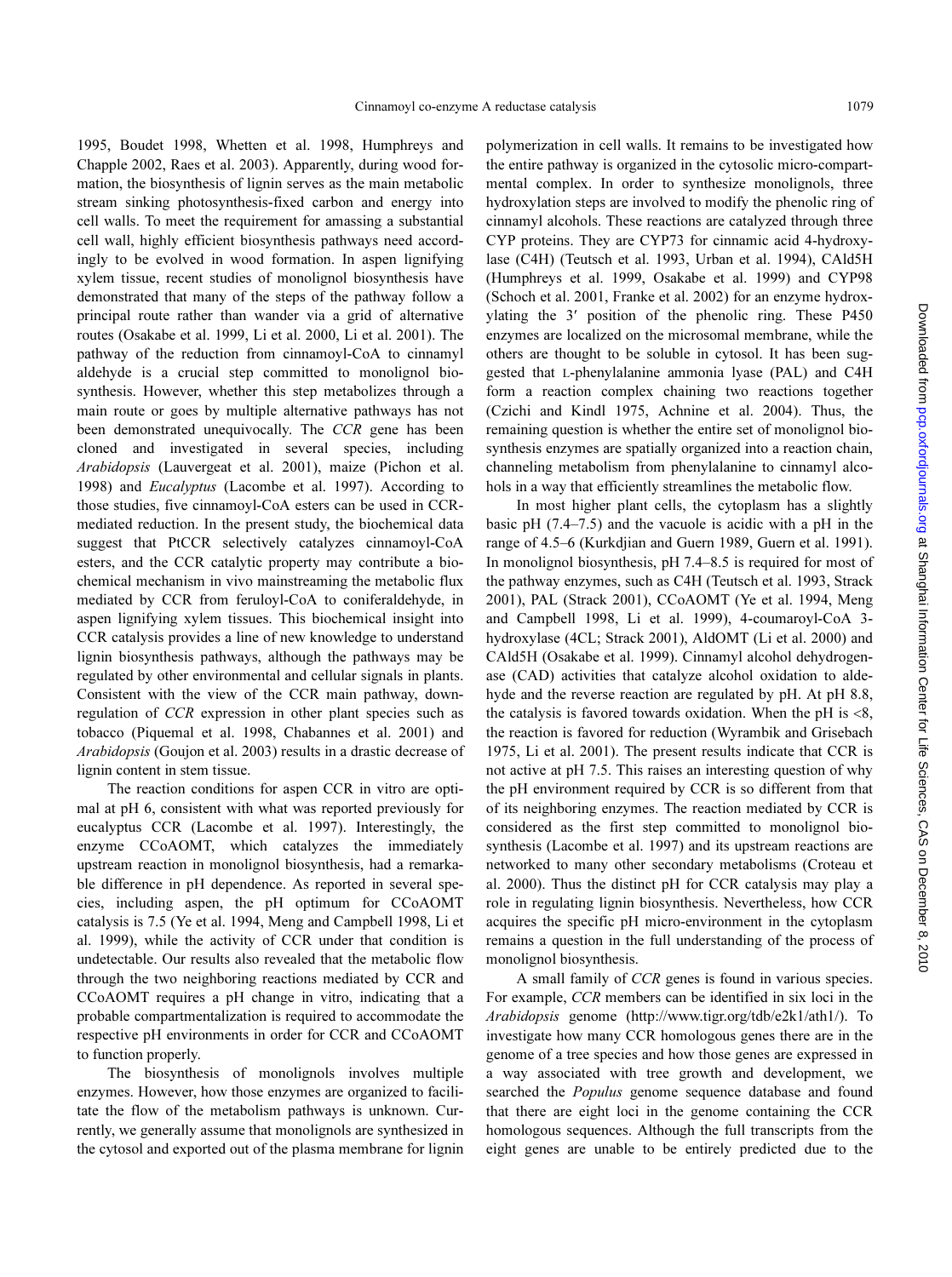incompleteness of the genome assembly, real-time PCR can be employed to determine whether the genes are expressed according to the predicted exon sequences. According to the expression results, it appears that four of the eight predicted genes were expressed in the tested tissues while the transcripts of the other four were hardly detected. The four expressed genes displayed a variety of expression patterns in eight different tissues. Among them, CCR-H1, which shares 95% homology with PtCCR and was expressed in a xylem-specific manner similar to PtCCR, is probably a PtCCR ortholog in P. trichocarpa. Thus CCR-H1 can be a CCR gene for lignin biosynthesis. However, CCR-H5, CCR-H6 and CCR-H8 genes displayed different expression patterns that appeared irrelevant to lignin biosynthesis. On the other hand, for the four genes whose expression was undetected, it is unclear at this time whether they are expressed in other tissues or developmental stages that were not included in the current study, or whether the prediction of the gene is correct.

In the *P. trichocarpa* genome, *CCR-H1* was indicated in association with lignin biosynthesis while the others were not, possibly being involved in the metabolism of other phenolics. More work is needed to dissect fully the functions of all CCR homologous genes in the tree genome. The characterization of two Arabidopsis CCR genes suggests that distinct physiological functions can be assigned to different members ([Lauver](#page-9-16)[geat et al. 2001\)](#page-9-16). It is also known that two 4CL genes in aspen function distinctively, one being expressed specifically in xylem and involved in lignin biosynthesis while the other functions in epidermic tissue not relevant to lignin biosynthesis ([Hu](#page-8-13) [et al. 1998](#page-8-13)). Thus, that the genes of homologous sequences may function differentially suggests caution when the gene function is discussed based simply on sequence homology.

#### Materials and Methods

Plant materials used in the present study were collected from greenhouse-grown quaking aspen (P. tremuloides). In a vibrant growing season, the young leaf, phloem and xylem tissues were directly harvested into liquid nitrogen and stored until later use.

#### Isolation of CCR cDNA

A pair of degenerate primers (5′-TGYTGGAGYGAYCTYGA-RTW-3′ and 5′-GCYTCTGGTTBGWGAACTTG-3′) was synthesized on the basis of a CCR gene conserved region. Using the phage DNAs isolated from an aspen developing xylem cDNA library as templates, PCR was applied to amplify the corresponding fragment flanked by the two degenerate primers. The PCR fragment with a size of about 0.45 kb was cloned into the pCR2.1 vector (Invitrogen, Carlsbad, CA, USA) and characterized. The results suggested that the PCR clone was a candidate fragment of the CCR sequence according to sequence homology analysis. Then this fragment was used as a probe to screen an aspen developing xylem cDNA library according to [Li et al. \(1997\)](#page-9-30). The screening of  $3.0 \times 10^4$  plaque-forming units resulted in 28 positive hybridization signals, and the subsequent purification of the positives led to the isolation of a full-length aspen CCR cDNA, designated PtCCR. The cDNA was sequenced through primer walking from both ends.

#### RNA blotting analysis

Total RNA was isolated from various aspen tissues according to [Bugos et al. \(1995\).](#page-8-14) RNA gel blotting and hybridization were performed under high stringent condition using <sup>32</sup>P-labeled 5′ end PtCCR cDNA as a hybridization probe according to [Li et al. \(1999\)](#page-9-21).

#### PtCCR and PtCoAOMT recombinant protein expression and purification

In order to synthesize PtCCR recombinant protein using an E. coli expression system, the coding region of PtCCR cDNA was amplified from the original cDNA clone. Two oligos, one primed at the 5′ end with an additional NcoI site (5'-CCC ATGGCTGTTGATGCT-TCA-3′) and the other primed at the 3′ end of the antisense strand with an additional XhoI site (5'-CCTCGAGTTTTTTCACAGA-3'), were synthesized and used for PCR amplification. The PCR-amplified CCR coding region was cloned and confirmed by sequencing, and then subcloned into an expression vector, pET-41a(+) (Novagen Inc., Madison, WI, USA), which allowed the fusion tag in the recombinant protein to be cleaved by enzymatic digestion. pET-41a(+) PtCCR plasmid DNA was transferred into the BL21(DE3) strain and selected for kanamycin resistance. The selected clone was cultured at 37°C in LB medium containing 50 mg  $I^{-1}$  of kanamycin. Protein expression was induced at 0.5 mM isopropyl-β-D-thiogalactopyranoside (IPTG) after the cell density was cultured to  $OD_{600}$  0.6. Following the manufacturer's instructionsa, recombinant CCR protein was purified using a Bug-Buster GSTclosed circleBind purification kit, and the fused tag of PtCCR recombinant protein was cleaved and removed using the Enterokinase Cleavage capture kit (both from Novagen Inc.). Furthermore, PtCCR was also expressed in pET-23b(+) (Novagen Inc., Madison, WI, USA) in order to produce a larger amount of recombinant protein, according to [Li et al. \(2000\).](#page-9-3)

From the developing xylem cDNA library, on the other hand, an aspen CoAOMT cDNA was isolated and shown to be identical to the sequence that [Meng and Campbell \(1998\)](#page-9-20) cloned previously. The recombinant protein was expressed in the pET-23b(+) system and purified to electrophoretic homogeneity.

#### Plant protein extract

Developing xylem tissue (10 g) was ground in liquid nitrogen and homogenized at 4°C for 2 min in 25 ml of extraction buffer (0.1 M Tris–HCl, pH 7.0) containing 1 mM EDTA, 40 mM ascorbic acid, 15% glycerol, 1% polyvinylpyrrolidone-40, 1 mM phenylmethylsulfonoyl fluoride, 1 µg/ml leupeptin and 5 mM 2-mercaptoethanol. The homogenate was centrifuged at  $10,000 \times g$  for 10 min at 4 $\degree$ C, and the supernatant was used for enzyme assay.

#### Chemicals

The Co-A ester substrates (p-coumaroyl-CoA, caffeoyl-CoA, feruloyl-CoA, 5-hydroxyferuloyl-CoA and sinapoyl-CoA) were synthesized via acyl N-hydroxysuccinimide esters as described [\(Stöckigt](#page-9-18) [and Zenk 1975](#page-9-18), [Osakabe et al. 1999](#page-9-2)). The authenticity of the intermediate esters was confirmed by <sup>1</sup>H NMR and MS and that of the final CoA esters was confirmed by UV spectrometry and MS [\(Osakabe et](#page-9-2) [al. 1999,](#page-9-2) [Li et al. 2000](#page-9-3)). The standard chemicals used for quantitative calculation of PtCCR reaction products were from the following sources: *p*-coumaryl aldehyde, caffealdehyde, sinapaldehyde and coniferaldehyde were from Sigma/Aldrich; 5-hydroxylconiferaldehyde was synthesized by ourselves and confirmed as described by [Osakabe](#page-9-2) [et al. \(1999\).](#page-9-2)

# HPLC-UV/MS analysis of enzyme function and reaction kinetics

An HPLC-UV/MS system (Agilent 1100, Agilent, Palo Alto, CA, USA) was employed for the measurement of the products of the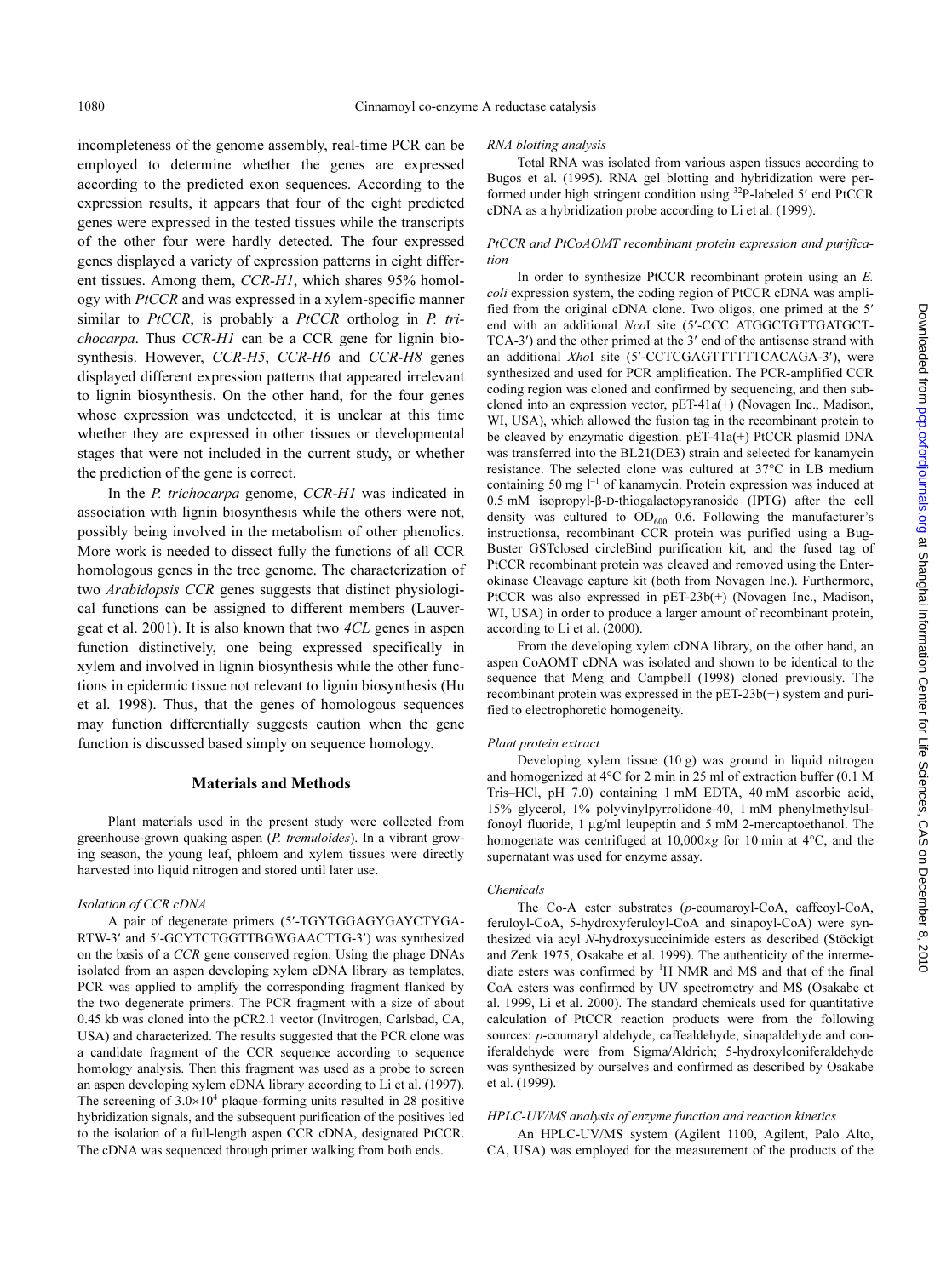enzymatic reaction. The accuracy and reproducibility of the determination were carefully validated under the experimental conditions. The enzymatic reaction system, including reaction time, pH, amount of protein and buffer components, was optimized for PtCCR. The optimized conditions were as follows: reaction at 30°C for 4 min in 500 µl of reaction mixture containing 50 mM sodium phosphate buffer (pH 6.0), 10 mM β-mercaptoethanol, 500 µM NADPH and 100 ng of recombinant protein. The reaction was stopped by addition of 1.5 ml of ice-cold ethyl acetate. o-Coumaric acid (100 ng) was integrated into the terminated reaction mixture as internal standard for quantitative measurement. After the reaction products were extracted twice by 1.5 ml of ethyl acetate, the upper solvent extract phase was combined and evaporated under vacuum conditions. The dried extracts were then dissolved in 30 µl of HPLC mobile phase buffer and an aliquot of 15 µl was immediately injected into the HPLC-UV/MS system. The conditions for HPLC separation and UV/MS detection were as below. A Hewlett-Packard (HP) 1100 liquid chromatography system was equipped with a Supelcosil LC-ABZ column(15 cm×4.6 mm×5 µm; Supelco, Bellefonte, PA, USA) and automatic sample injection. The column temperature was set at 40°C and the flow rate was at 0.25 ml min–1. The gradient program was 20% acetonitrile in 10 mM formic acid (pH 2.5) for 12 min and then 20–100% acetonitrile from 12 to 16 min, and held at 100% acetonitrile for 5–10 min, and detected with an HP 1100 diode array detector and an HP 1100 liquid chromatography–mass spectrometer detector system with an atmospheric pressure ionization electrospray source in negative ion mode. The reaction products were identified and confirmed by comparing the ion fragmentation patterns of the product and the authentic standard in MS scanning mode at 70 V. The product quantity and  $K_{\text{m}}$ ,  $V_{\text{max}}$ ,  $k_{\text{cat}}$  and  $K_{\text{i}}$ values (means  $\pm$  SE) were determined as described ([Osakabe et al.](#page-9-2) [1999](#page-9-2), [Li et al. 2000,](#page-9-3) [Li et al. 2001](#page-9-4)).

#### Transcript quantification of CCR homologous genes in P. trichocarpa by real-time PCR

Eight CCR homologous genes in the P. trichocarpa genome were identified by blasting the *Populus* genome database (http://genome.jgi[psf.org/Poptr1/Poptr1.home.html\). The PCR primers were selected in](http://genome.jgipsf.org/Poptr1/Poptr1.home.html) the sequence region specific to each CCR homolog and the PCR product was designed at a length of 90–120 bp flanked in one exon to ensure the PCR amplifications were accurate and distinct from each other. The primers to amplify the transcripts of the eight genes were as follows (sequence direction 5′ to 3′): CCR-H1 (forward, CTTTGCT-CTGAGAGCGTTCTC; reverse, AACCCAGATCCCTTAGCTTCT), CCR-H2 (forward, ATTTGCGCTGAGAGAATGCTC; reverse, TGC-CCAGATCCTTGATCTTCT), CCR-3H (forward, ATTTGCTTTGA-GAAAATGCTT; reverse, AAGCACTGTTTTACTGGGGTG), CCR-4H (forward, CGGCAGATAGGACAAACTGTA; reverse, ATATAC-CGACGGCCTAGCTCC), CCR-5H (forward, TTGCCATGCCGTC-CAATATGT; reverse, ACACATTGCAGCCATCTTCTT), CCR-6H (forward, AGAGCAAGGACATTATTTTCC; reverse, CACAGTTTC-ATAGAGACATTG), CCR-7H (forward, GGTGATGTAATTTCATTA-TTC; reverse, CACAGTCTTTCCATAGCAATA) and CCR-8H (forward, GGAGTTTTCCATACTGCTTCT; reverse, GTAACACATAGC-TCAACTGAA).

In addition, two primers (forward, TTCTCATAAGGTGCTGGC-GGA; reverse, AAGACGATCAGATACCGTCCT) to amplify the 18S transcript were also designed as an internal standard for quantification.

Total RNA (200 ng) was reverse transcribed into cDNA using SYBR Green PCR Master Mix and an RT–PCR kit (Applied Biosystems, Foster City, CA, USA) according to the manufacturer's manual. Real-time PCR was conducted using Applied Biosystems' 7900HT Sequence Detection System. For each reaction, the 25 µl mixture contained the synthesized cDNA (equivalent to 100 pg of total RNA),

5 pmol each of the forward and reverse primer, and  $12.5 \text{ }\mu\text{l}$  of  $2 \times$ SYBR Green PCR Master Mix. The program for amplification was as follows: 95°C for 10 min, then 40 cycles of 95°C for 15 s and 60°C for 1 min. After amplification, a thermal denaturing cycle was added to determine the dissociation curve of PCR products for verifying amplification specificity. Each reaction was repeated three times. The data were normalized by 18S transcripts that were assumed to be constantly expressed in all tissues, and the relative abundance of the transcript in various tissues was calculated.

#### Acknowledgment

This work was supported by the National Research Initiative of the USDA Cooperative State Research, Education and Extension Service, grant number 2001–35318–14037 to L.L. and V.L.C.

### References

- <span id="page-8-10"></span>Achnine, L., Blancaflor, E.B., Rasmussen, S. and Dixon, R.A. (2004) Colocalization of L-phenylalanine ammonia-lyase and cinnamate 4-hydroxylase for metabolic channeling in phenylpropanoid biosynthesis. Plant Cell 16: 3098– 3109.
- <span id="page-8-1"></span>Bugos, R.C., Chiang, V.L. and Campbell, W.H. (1991) cDNA cloning, sequence analysis and seasonal expression of lignin-bispecific caffeic acid/5-hydroxyferulic acid O-methyltransferase of aspen. Plant Mol. Biol. 17: 1203–1215.
- <span id="page-8-2"></span>Bugos, R.C., Chiang, V.L. and Campbell, W.H. (1992) Characterization of bispecific caffeic acid/5-hydroxyferulic acid O-methyltransferase from aspen. Phytochemistry 31: 1495–1498.
- <span id="page-8-14"></span>Bugos, R.C., Chiang, V.L., Zhang, X.-H., Campell, E.R., Podila, G.K. and Campbell, W.H. (1995) RNA isolation from plant tissues recalcitrant to extraction in guanidine. Biotechniques 19: 734–737.
- <span id="page-8-4"></span>Boudet, A.M. (1998) A new view of lignification. Trends Plant Sci. 3: 67–71.
- <span id="page-8-6"></span>Chabannes, M., Barakate, A., Lapierre, C., Marita, J.M., Ralph, J., Pean, M., Danoun, S., Halpin, C., Grima-Pettenati, J. and Boudet, A.M. (2001) Strong decrease in lignin content without significant alteration of plant development is induced by simultaneous down-regulation of cinnamoyl CoA reductase (CCR) and cinnamyl alcohol dehydrogenase (CAD) in tobacco plants. Plant J. 28: 257–270.
- <span id="page-8-12"></span>Croteau, R., Kutchan, T.M. and Lewis, N.G. (2000) Natural products. In Biochemistry and Molecular Biology of Plants. Edited by Buchana, B.B., Gruissem, W. and Jones, R.L. pp. 1250–1318. American Society of Plant Biologist, Rockville, MD.
- <span id="page-8-9"></span>Czichi, U. and Kindl, H. (1975) Formation of p-coumaric acid and o-coumaric acid from L-phenylalanine by microsomal membrane fractions from potato: evidence of membrane-bound enzyme complexes. Planta 125: 115–125.
- <span id="page-8-8"></span>Franke, R., Humphreys, J.M., Hemm, M.R., Denault, J.W., Ruegger, M.O., Cusumano, J.C. and Chapple, C. (2002) The Arabidopsis REF8 gene encodes the 3-hydroxylase of phenylpropanoid metabolism. Plant J. 30: 3345.
- <span id="page-8-3"></span>Goffner, D., Campbell, M.M., Campargue, C., Clastre, M., Borderies, G., Boudet, A. and Boudet, A.M. (1994). Purification and characterization of cinnamoyl-CoA:NADP oxidoreductase in Eucalyptus gunnii. Plant Physiol. 106: 625–632.
- <span id="page-8-11"></span>Guern, J., Felle, H., Mathieu, Y. and Kurkdjian, A. (1991) Regulation of intracellular pH in plant cells. Int. Rev. Plant Physiol. 127: 111–173.
- <span id="page-8-7"></span>Goujon, T., Ferret, V., Mila, I., Pollet, B., Ruel, K., Burlat, V., Joseleau J.P., Barriere, Y., Lapierre, C. and Jouanin, L. (2003) Down-regulation of the AtCCR1 gene in Arabidopsis thaliana: effects on phenotype, lignin, and cell wall degradability. Planta 217: 218–228.
- <span id="page-8-13"></span>Hu, W.-J., Kawaoka, A., Tsai, C.-J., Lung, J., Osakabe, K., Ebinuma, H. and Chiang, V.L. (1998) Compartmentalized expression of two structurally and functionally distinct 4-coumaric acid:coenzyme A ligase (4CL) genes in aspen (Populus tremuloides). Proc. Natl Acad. Sci. USA 95: 5407–5412.
- <span id="page-8-5"></span>Humphreys, J.M. and Chapple, C. (2002) Rewriting the lignin roadmap. Curr. Opin. Plant Biol. 5: 224–229.
- <span id="page-8-0"></span>Humphreys, J.M., Hemm, M.R. and Chapple, C. (1999) New routes for lignin biosynthesis defined by biochemical characterization of recombinant ferulate